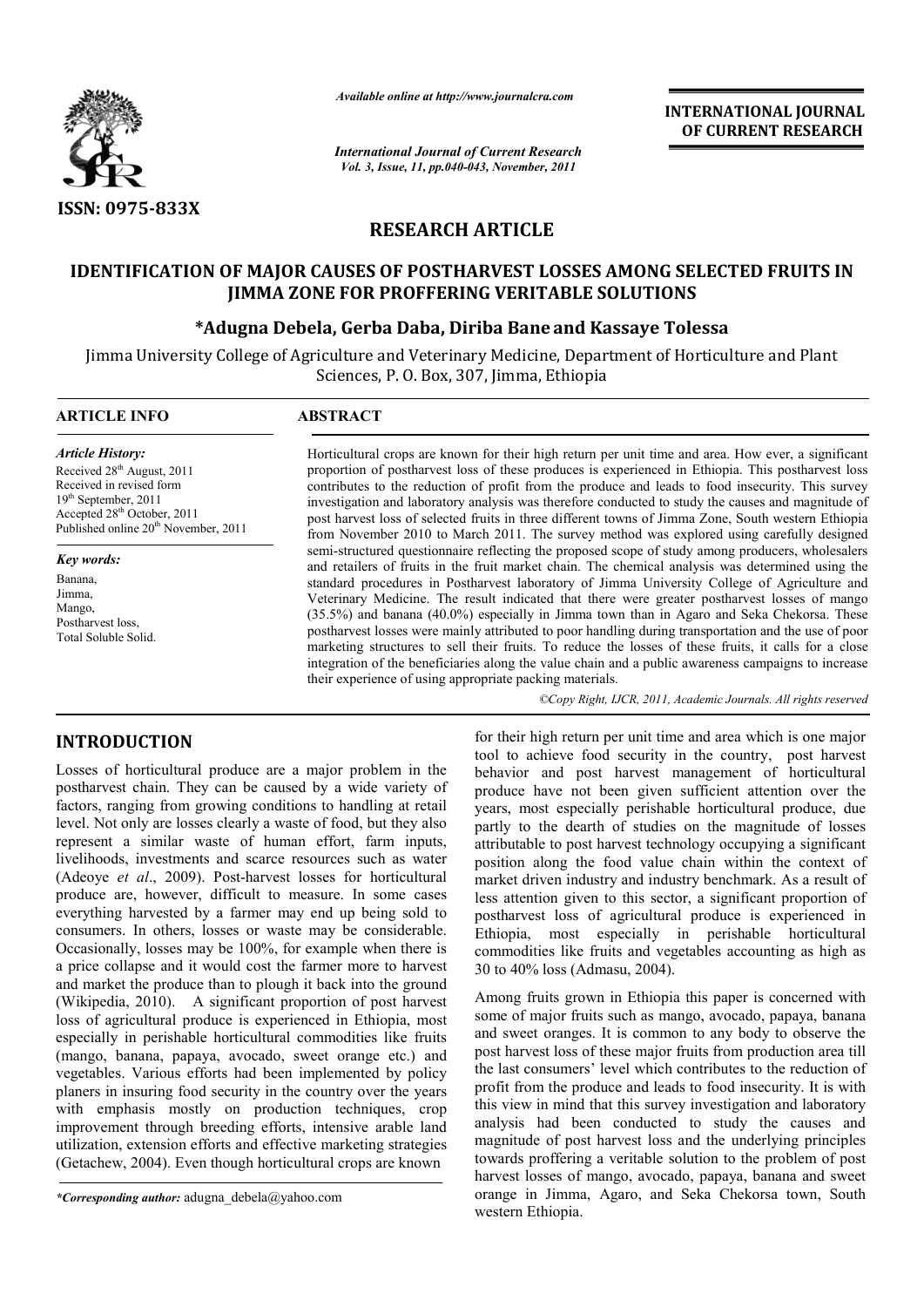### **MATERIALS AND METHODS**

The study was conducted in production season of 2010 in Oromia regional state, Jimma zone in three specific locations: Jimma, Seka-Chekorsa and Agaro town. Jimma zone is geographically located at latitude  $7^0$  40'and 36<sup>0</sup> 10' S with an altitude of 1710 meter above sea level. The mean maximum and minimum temperature are, respectively 12.1<sup>o</sup>C and  $28^{\circ}$ C having mean annual rainfall of 1450-1800 mm (BPEDORS, 2000). The survey method was explored using carefully designed semi-structured questionnaire reflecting the proposed scope of study among producers, wholesalers and retailers of fruits in the fruit market chain from November 2010 to March 2011. The survey was a pre-test profiling the presence of postharvest losses encountered in the market, storage and transportation and a preliminary investigation of magnitude and causes of post harvest losses. 35 respondents each from producers, wholesalers and retailers were randomly interviewed in each study sites for the fruits under investigation. For each fruits and study place, ten randomly selected fruit samples were taken three times for laboratory analysis.

Titratable Acidity (TA) and Total Soluble Solids (TSS) determinations were done following the AOAC (1998). Sweet orange juice was extracted by using juice extractor (Model JEX328) while that of banana, papaya, mango and avocado juices were extracted by using mixer emulsifier (MX-1000). Titrable acidity (TA, %) of all selected fruits were determined by taking 1ml of each fruit juice and adding into a beaker in which three drops of phenolphthalein were added. 0.1M NaOH solution was slowly added to the beaker until the phenolphthalein indicator was changed from color less to pink. The amount of 0.1M NaOH added to the beaker was recorded for each fruit juice. Total soluble sugar (TSS, <sup>0</sup>Birx) was registered by dropping a droplet of each juice solution on prism plate of refractometer (TSSA0010). The collected data on these parameters were analyzed using SPSS computer program and the values were compared using a one- sample 2 tailed t-test (Dunnett) at a confidence level of 95%.

#### **RESULTS**

About 60% of the respondents interviewed in Jimma town (Fig. 1) sell their mango fruit in an open space and tent like structures. Only 40% of them were observed selling their mango fruit in houses meant for this propose. Similarly, only 20% of the respondents were found selling their avocado in house where as the remaining respondents were selling avocado in open space and tent like structure. 80% of the respondents interviewed were found selling banana in open air hanging the bunch on the support prepared for this purpose.

Most of the fruits sold in Jimma town were brought from distant places using different packing materials and transportation means. 55% of the respondents, who transport fruits to Jimma town, use sacks for packaging fruits where as the remaining 45% of them were using basket and other materials (Fig-2). If fruits were specifically considered, 85% of the respondents interviewed were observed using wooden box to transport banana to Jimma town. The largest proportion



**Fig.1. Percentage of respondents selling fruits in different marketing places in Jimma town**



**Fig. 2. Percentage of respondents packing fruits using different materials to transport to Jimma town**



**Fig. 3. Percentage of respondents selling fruits at different marketing places in Agaro**



**Fig. 4. Percentage of respondents packing fruits using different materials to transport to Agaro town**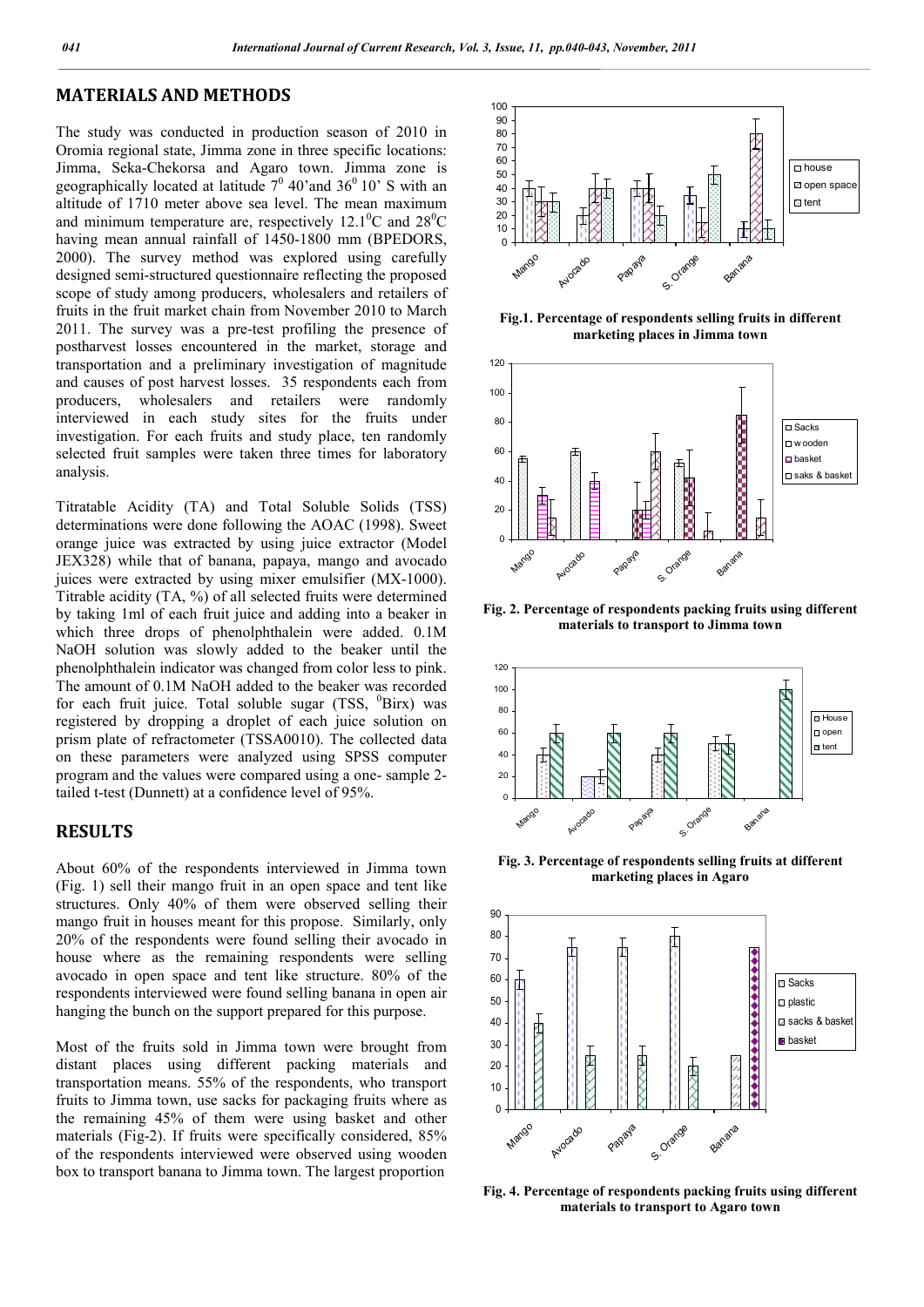

**Fig 5. Percentage loss of fruits in Jimma, Agaro, and Seka**

respondent) no one was observed using house for selling fruits (Fig. 3). For packing and transporting fruits to Agaro town, people were observed using sacks and plastic materials. As can be seen from the result, most of the respondents have been observed using sacks as packaging materials to transport mango, avocado, papaya and sweet orange (Fig. 4). Banana, on the other hand, was packed and transported by either basket or plastic. In this specific area none of them were observed using wooden box and basket (except for banana) as packaging materials to transport all the other fruits under investigation. As opposed to the transport system to Jimma town, most of the respondents who transport their fruit to Agaro were observed hiring daily laborers and only few of them were seen using animals and tracks. From the survey result of this town, as compared to the other fruits large amount of mango (30%) was lost during transportation.

**Table 1.Percentage of respondents using different packing materials to transport fruits to Seka chekorsa town**

| Fruits       | Respondents using different packing materials (%) |               |         |                     |  |  |
|--------------|---------------------------------------------------|---------------|---------|---------------------|--|--|
|              | Sack                                              | <b>Basket</b> | Plastic | $Sack + Basket (%)$ |  |  |
| Mango        | 20                                                |               |         | 80                  |  |  |
| Avocado      | 50                                                | 50            |         |                     |  |  |
| Papaya       | 75                                                |               | 25      |                     |  |  |
| Sweet orange | 40                                                | 60            |         |                     |  |  |
| Banana       |                                                   | 40            | 40      | 20                  |  |  |

|                     |                    | TSS (°Brix)               |                    | TA $(%)$               |
|---------------------|--------------------|---------------------------|--------------------|------------------------|
| Fruits              | Minimum<br>Content | Average value<br>obtained | Maximum<br>content | Average value obtained |
| Avocado             | 10                 | 3.30                      | 2.0                | 1.87                   |
| Banana              | 17                 | 15.62                     | 3.0                | 3.19                   |
| Mango               | 14                 | 9.41                      | 4.0                | 2.16                   |
| Papaya              | 8                  | 6.92                      | 1.0                | 2.11                   |
| <b>Sweet Orange</b> |                    | 5.80                      | 13.0               | 3.73                   |

Sources: (Kader, 2001; Rotter, 2009; and own data)

|  | Table 3. TSS (°Brix) and TA (%) of selected fruit tested in relation to standard value |  |
|--|----------------------------------------------------------------------------------------|--|
|--|----------------------------------------------------------------------------------------|--|

|          |                    |                                                         |                     |           | Selected fruits       |                     |                    |              |                 |            |
|----------|--------------------|---------------------------------------------------------|---------------------|-----------|-----------------------|---------------------|--------------------|--------------|-----------------|------------|
| Location | Mango<br>Avocado   |                                                         |                     | Banana    |                       | Papaya              |                    | Sweet orange |                 |            |
|          | $Sig(2-tailed)$    |                                                         | Sig (2-tailed)      |           | $Sig(2-tailed)$       |                     | Sig (2-tailed)     |              | $Sig(2-tailed)$ |            |
|          | TA(%)              | TSS                                                     | TA (%)              | TSS       | TA(%)                 | TSS                 | TA(%)              | TSS          | TA (%)          | <b>TSS</b> |
| Jimma    | $0.000**$          | $0.000**$                                               | 0.338 <sup>NS</sup> | $0.000**$ | $0.076^{NS}$          | $0.591^{NS}$        | $0.000**$          | $0.012*$     | $0.000**$       | $0.000**$  |
| Agaro    | $0.008**$          | $0.000**$                                               | $0.576^{NS}$        | $0.001**$ | $0.081^{\mathrm{NS}}$ | $0.000**$           | $0.005**$          | $0.000**$    | $0.000**$       | $0.001**$  |
| Seka     | $0.007**$          | $0.000**$                                               | $0.775^{NS}$        | $0.017*$  | $0.480^{NS}$          | 0.431 <sup>NS</sup> | $0.004**$          | $0.000**$    | $0.000**$       | $0.000**$  |
| .        | $\cdots$<br>$\sim$ | $\sim$ $\sim$ $\sim$ $\sim$ $\sim$ $\sim$ $\sim$ $\sim$ | $\sim$<br>$\sim$    | $\cdots$  |                       | $\sim$              | $\cdots$<br>$\sim$ |              |                 |            |

\*\* Highly significantly different (*P*<0.01), \* significantly different (*P* <0.05), NS- Non significantly difference (*P* >0.05)

of papaya, on the other hand, was transported to this town being packed in sacks. People use different means of transportation for transporting fruits to Jimma town. As the survey result indicated most of the respondents transport their fruits to Jimma town using tracks. Though it varies from fruits to fruits, animals were rarely used for this purpose around this area. Investigations of fruit losses at different chains in Jimma town indicated that there were variations from fruits to fruits. The survey result indicated that there was high postharvest loss of mango (35.5%) during transportation and banana (40.0%) during marketing than that of the other fruits. Postharvest loss of sweet orange during transportation was relatively low (27.5%). At Agaro town, more than 60% of the respondents were found selling their fruits in tent like structures. Avocado, mango, papaya and sweet orange were also observed being sold in open space. Almost all respondent use tents for displaying and selling banana fruits. In this specific area, except for Avocado (only 20 % of the

High banana loss (38.5%) on the other hand was observed during marketing and storage. In contrast to the situation in Jimma town, the percentage loss of sweet orange was found to be higher at marketing and storage places. In the Seka chekorsa town, all the respondents were observed using open space to sell all the fruits during marketing. None of them were seen using house and tent like structures to sell the fruits. More than 50% of the respondent use sack as a packing material (table 1). From the survey result it was observed that people were not experienced in using wooden box as a packing material and none of them were found using it. About 40% of the interviewed people were observed using plastic to pack banana fruits. In addition to this, all of the respondents in the area were hiring laborer for transporting all fruits from producer to the consumers. There were no any other means of transportation method used. In Seka Chekorsa the highest percentage loss for all fruits was observed during marketing as the fruits were sold in the open space being exposed to sun